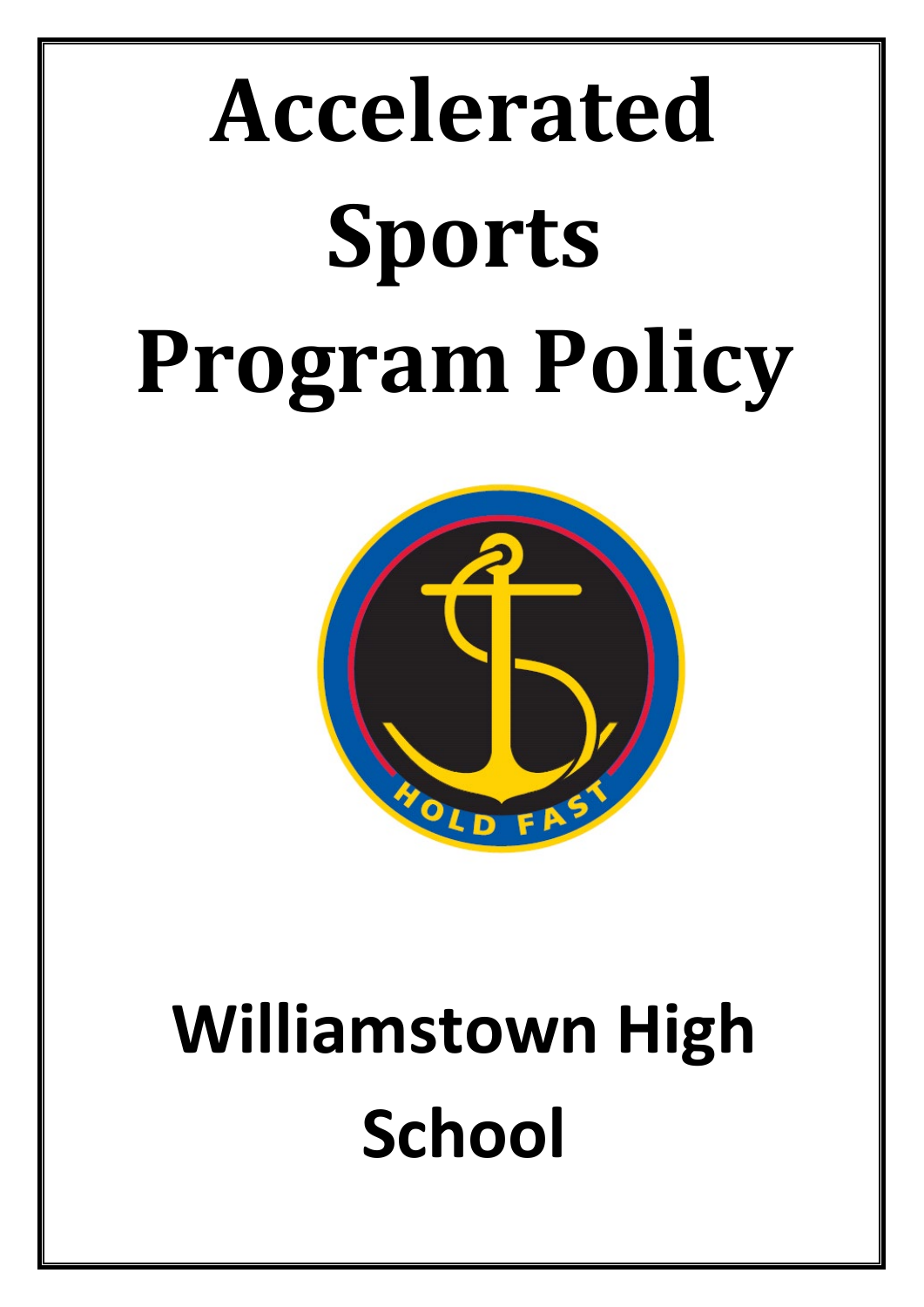#### **At Williamstown High School we value:**

- Excellence and creativity in our achievements and ambitions,
- Integrity and honesty in our actions and relationships,
- Diversity in our curriculum, in each other and in our community,
- Strong and open communication between our school and our homes, and between our teachers, our students and our families,
- A commitment to social justice and a passion to protect and improve our environment and our community.

#### **Rationale**

The Accelerated Sports Program was introduced at Williamstown High School in 2001. It has become highly successful through the commitment and collaboration between accelerated sport coordinators, sport coaches, parents and students. This elite program provides an opportunity for young athletes with excellent sporting abilities to advance their established skills while providing a challenging environment that encourages them to reach their full potential. This specialised program operates in conjunction with the mainstream curriculum, *allowing students to experience academic and athletic success.*

#### **What sports does the Accelerated Sports Program offer?**

Elite coaching is available for the following sports:

- **Netball**
- **Basketball**
- **Triathlon**
- **Cricket**
- AFL

#### **Selection Criteria**

Students with demonstrated talent and ability in one of the above sports are invited to complete an application form and sports trial. Some key skills that selectors are looking for include:

- **Potential for growth as an athlete**
- Basic athletic skills
- Attitude to sport
- **Responsible behaviour and teamwork skills**
- **Leadership capabilities in sport**
- A positive record of school conduct and attendance
- A demonstrated commitment to academic school studies.

Ultimately it is at the sports coach and the coordinator's discretion as to who is chosen for the program. Students in the program have had a variety of success, including making national sporting teams. This is due to the hard work of the students, coaches and sports teachers. Our teachers and coaches are professionals, and *students and parents must trust their judgment*. Any feedback about the selection process can be directed to the Accelerated Sports Program Coordinator.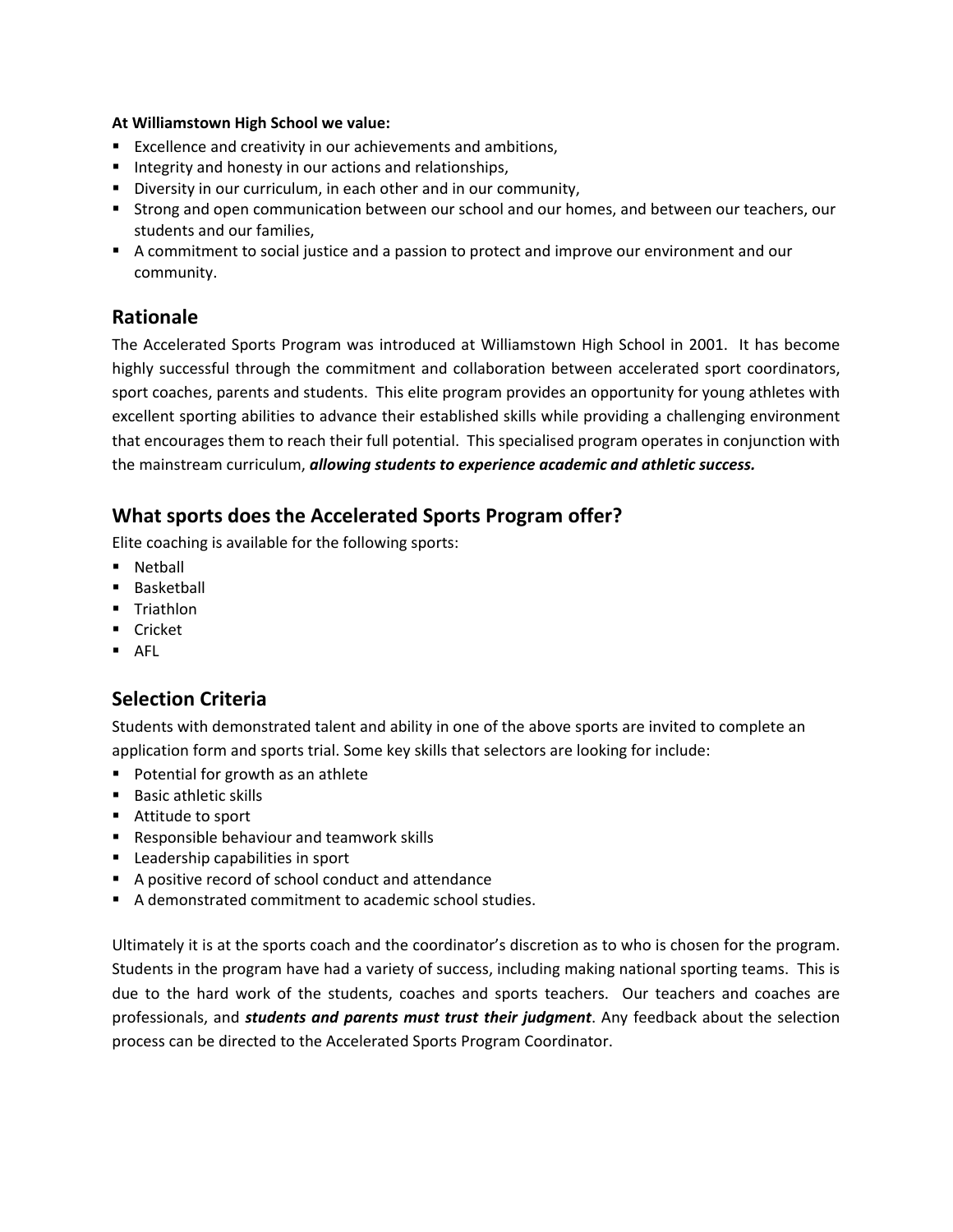#### **What are the costs involved?**

There are costs associated with the Accelerated sports program:

1. Families must pay the annual Accelerated Sports Program fees.

The money is used to pay for elite sporting coaches, facilities, equipment and transport. There is also an Accelerated Sport uniform that students are expected to purchase and wear. As this program is run outside the normal curriculum program students who do not pay these fees will be withdrawn from the program

#### **Training sessions and competitions**

The training sessions are timetabled during school hours where possible. Care is taken to avoid disrupting other classes, but the accelerated sports timetable can clash with classes at times. Sport coaching occurs once a week and students are entered in various carnivals and tournaments throughout the year. These competitions are in addition to the School Sport Victoria (SSV) Interschool Sports that runs at each year level in every sport that the school offers. Students in Years 7, 8 and 9 may also have the opportunity to play in competitions with students from the senior campus (if they are invited by a sports coach). Some of these competitions include:

- *Netball* Waverley International Championships and Netball Victoria Schools Championships, trial games against local schools.
- **B** Basketball Victorian College Basketball Championships, Mc Donald's Cup, Hobsons Bay Community Cup.
- $\blacksquare$  Triathlon ETPA triathlon series.
- *Cricket*  Super 8's, regular game against Catholic and Independent schools.

#### **Schedule of Sessions**

Sessions are schedule into the requirements of the availability of supervising staff and coaches. Times may change throughout the year as the school timetable changes. Each sport will have alternating times so student do not miss similar classes each week. It is the student's responsibility to catch up on any work missed during training sessions. Supervising staff to liaise with teaching staff if an academic issues occur with students in the accelerated program.

#### **Training locations**

The training locations can alter depending on the availability. Where possible we try to utilize the facilities of our local community. Some of the locations used for training include:

- *Netball* and *basketball* Altona Stadium, Pasco Campus Gym
- *Triathlon –* Victoria University, Bayview campus, Williamstown Beach
- *Cricket*  Newport Digman, Fearon Reserve

#### **Applications for Year 6 Students**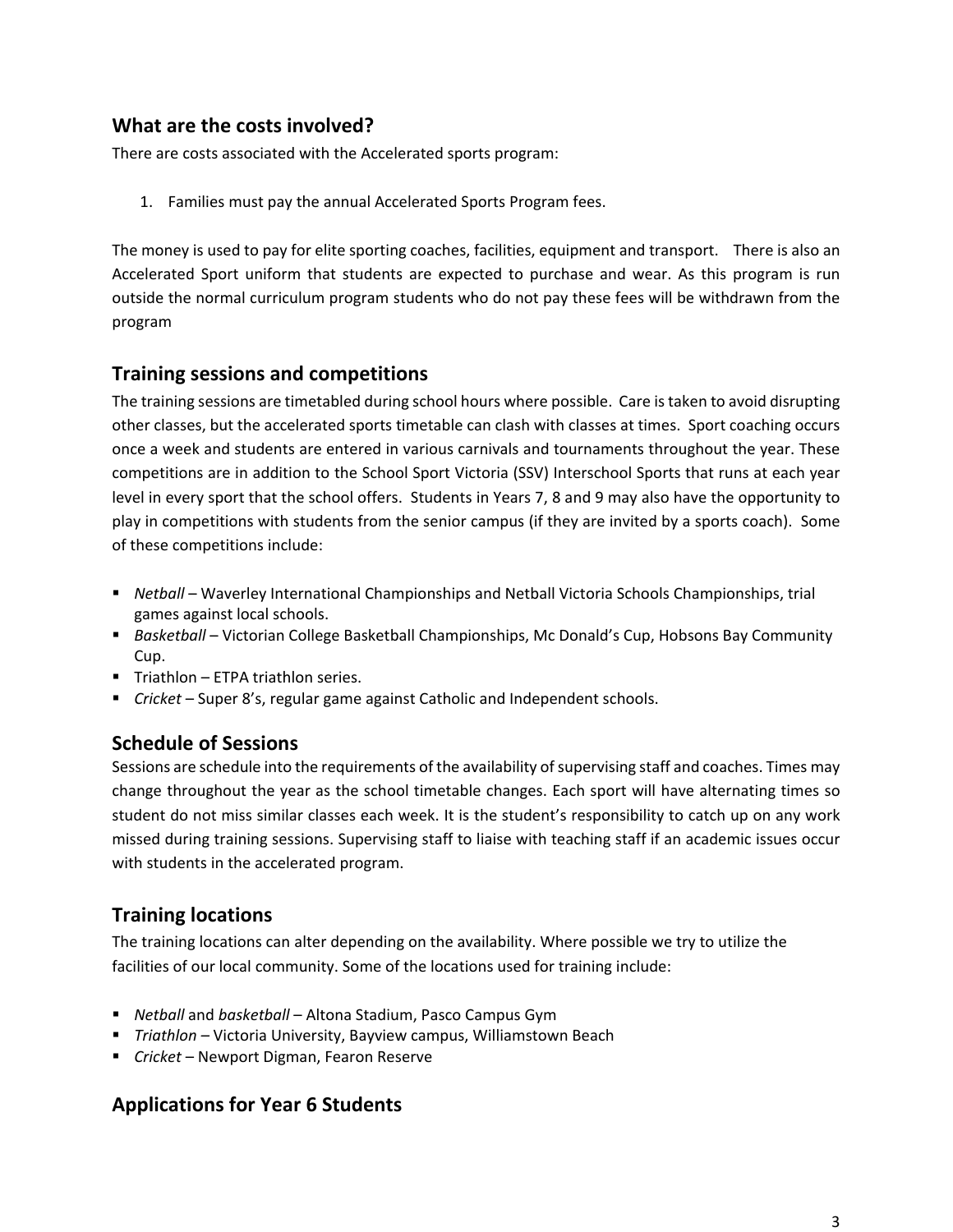All students expecting to attend Williamstown High School at the Year 7 level are invited to apply for the Accelerated Sports Program. Information is sent to all families via the enrolment pack distributed by the school. A link to a google form is provided for families to express interest in the program. Trials will occur in Term 4 for the following year, extra trials may occur in the first few weeks of term 1 the following year if required. All applicants will be invited to attend a trial.

#### **Year 6 Orientation Day**

During the Year 6 Orientation Day at Williamstown High School, students will be involved in a variety of sporting activities throughout the day. Physical education and sports teachers may make recommendations to parents and students to apply for the program at the start of the following school year.

#### **Applications for existing and new Williamstown High Students**

*There is no waiting list for this program -* Any students who are interested in trying out for a position in the Accelerated Sport Program will be invited to do so at the beginning of each year, or when positions become available (these places will be advertised in the Daily Bulletin). Students are required to demonstrate talent, ability and passion in any of the offered sports. Details about the trials will be in the daily bulletin.

*Students are responsible for following instructions and information communicated in the notices during home group -* Trials will be held in the first week of semester or when positions become available. If students are absent during home group, they can collect a copy of the daily bulletin from the office.

Please note places in the program are not secured until the Accelerated Sports Program Coordinator has issued a formal letter of acceptance to the applicant.

#### **Current Accelerated Sport Members**

The Accelerated Sports Program is prestigious and elite. Students within the program need to be aware that they are representing the school and are responsible for modelling our values both within the school and with the wider community. Positions for Year 7 and 8 students will not automatically roll over into the following year.

A retrial for the program will occur at the start of each year. Places in the program are not secured until the Accelerated Sports Program Coordinator has issued a formal letter of acceptance to the applicant.

If a student wishes to withdraw from the program, they should inform the Accelerated Sports Coordinator in person and in writing as soon as possible.

#### **Selection criteria for competitions and teams**